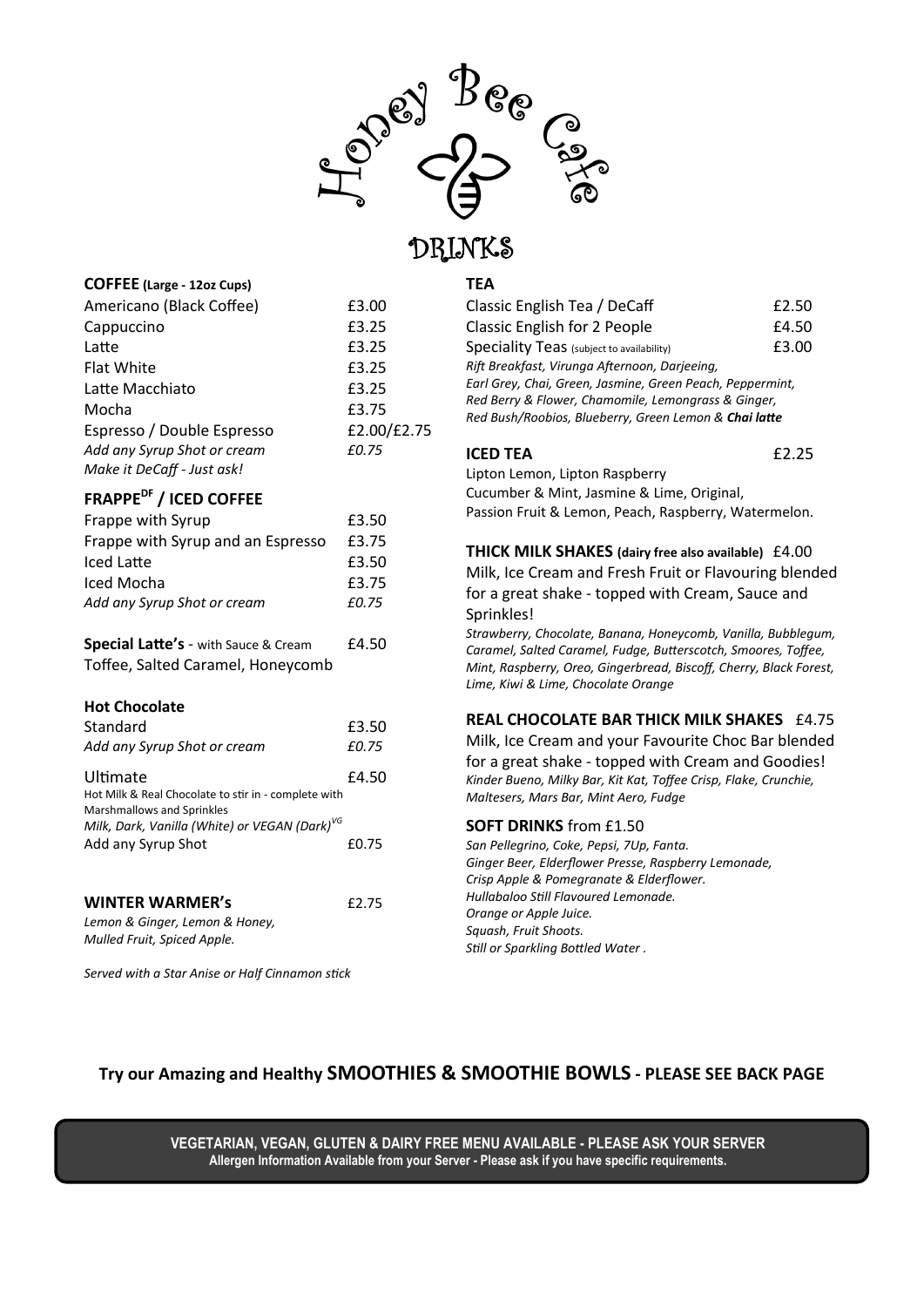## FOOD

*Our food is Freshly Cooked to Order and there may be a wait for your food especially at busy times*

## **EGGS BEE...NEDICT**

| <b>EGGS BEE…NEDICT</b>                                                                                                                                   |      |        |
|----------------------------------------------------------------------------------------------------------------------------------------------------------|------|--------|
| 2 Poached Eggs on a Toasted English Muffin and                                                                                                           |      |        |
| smothered in a warm Hollandaise Sauce                                                                                                                    |      |        |
| Classic - with Honey Roast Ham                                                                                                                           |      | £8.50  |
| Florentine - with Spinach and Mushroom                                                                                                                   |      | £8.00  |
| Blackstone - with Bacon                                                                                                                                  |      | £8.50  |
| Royale - with Smoked Salmon                                                                                                                              |      | £9.50  |
| TRADITIONAL ALL DAY BREAKFAST<br>Now with a Free Tea, Coffee or Juice included<br>Also available as Vegetarian or with our Amazing Plant Based Sausages! |      |        |
| <b>The Single</b>                                                                                                                                        |      |        |
| Egg, Sausage, Bacon, Tomatoes, Mushrooms,                                                                                                                |      |        |
| Beans & Toast / Fried Bread                                                                                                                              |      | £8.50  |
| with Chips                                                                                                                                               |      | £11.50 |
| <b>The Double</b>                                                                                                                                        |      |        |
| 2 Eggs, 2 Sausages, 2 Bacon, Tomatoes,                                                                                                                   |      |        |
| Mushrooms, Beans & Double Toast / Fried Bread                                                                                                            |      | £10.00 |
| with Chips                                                                                                                                               |      | £13.00 |
| <b>The Mega</b>                                                                                                                                          |      |        |
| 4 Eggs, 4 Sausages, 4 Bacon, Tomato,                                                                                                                     |      |        |
| Mushrooms, Beans & 4 Toast / Fried Bread                                                                                                                 |      | £18.00 |
| with Chips                                                                                                                                               |      | £21.00 |
| Add an Extra                                                                                                                                             | each | £1.00  |
| Bacon, Sausage, Egg, Mushrooms, Onions, Tomato, Beans or Toast                                                                                           |      |        |
| The VEGAN <sup>VG</sup>                                                                                                                                  |      |        |
| Smashed Avocado, 2 Vegan Sausages, Vegan Bacon (optional)                                                                                                |      |        |
| Tomato, Mushrooms, Beans & Toast                                                                                                                         |      | £10.00 |
| with Chips                                                                                                                                               |      | £13.00 |
| <b>BREAKFAST SANDWICH</b> served with a side of crisps                                                                                                   |      |        |
| Bacon or Sausage                                                                                                                                         |      | £5.50  |
| <b>Bacon and Sausage</b>                                                                                                                                 |      | £6.50  |
| Double Egg                                                                                                                                               |      | £5.00  |
| Add an Egg / Mushrooms / Onions                                                                                                                          | each | £1.00  |
|                                                                                                                                                          |      |        |
| <b>BURGERS</b><br><b>BEEF</b>                                                                                                                            |      |        |
| Single Patty in a Bun with a side of Coleslaw                                                                                                            |      | £6.00  |
| Double Patty in a Bun with a side of Coleslaw                                                                                                            |      | £10.00 |
| <b>CHICKEN</b> (also available as Dairy Free)                                                                                                            |      |        |
| 100% Breast Patty in a Bun with Coleslaw                                                                                                                 |      | £6.00  |
| add Cheese Slice                                                                                                                                         | each | £1.00  |
| add Egg, Bacon, Onions or Mushrooms                                                                                                                      | each | £1.00  |
| add Chips or a Baked Potato                                                                                                                              |      | £3.00  |

| <b>TOASTED SANDWICH</b> served with home made coleslaw & crisps |       |
|-----------------------------------------------------------------|-------|
| Cheese                                                          | £6.50 |
| Honey Roast Ham                                                 | £7.00 |
| Honey Roast Ham and Cheese                                      | £8.00 |
| Cheese & Onion or Cheese & Tomato                               | £7.00 |
| Tomato, Mozzarella & Red Pesto                                  | £7.00 |
| Cheese & Real Ale Chutney                                       | £7.00 |
| Cheese & Red Onion Marmalade                                    | £7.00 |
| Cheese & Spicy Tomato Chutney                                   | £7.00 |
| Chicken, Bacon, Cheese & Pesto                                  | £9.00 |
| Tuna & Red Onion Melt                                           | £8.00 |
| Brie & Cranberry                                                | £8.50 |
| Bacon, Brie & Cranberry                                         | £9.00 |
|                                                                 |       |

**All Toasted Sandwiches also available as Panini's for just 50p** *Don't see the filling you want—Ask your server if we can do it!*

| <b>OMELETTE</b> served with home made coleslaw                  |      |        |
|-----------------------------------------------------------------|------|--------|
| Cheese                                                          |      | £6.50  |
| Honey Roast Ham                                                 |      | £7.00  |
| Honey Roast Ham and Cheese                                      |      | £8.00  |
| Cheese & Onion / Tomato / Mushroom                              |      | £8.00  |
| Cheese & Sausage                                                |      | £8.00  |
| Cheese & Bacon                                                  |      | £8.00  |
| Add an Extra                                                    | each | f 1.00 |
| Cheese, Bacon, Sausage, Mushrooms, Onions, Tomato               |      |        |
| Don't see the filling you want—Ask your server if we can do it! |      |        |

## **BAKED POTATO**

| £7.00  |
|--------|
| £7.00  |
| £8.00  |
| £9.00  |
| £10.00 |
| £10.00 |
|        |

## **CHIPS**

| Regular                                  | £4.00  |
|------------------------------------------|--------|
| Cheesy                                   | £5.00  |
| Beans & Cheese                           | £6.00  |
| Dirty - Cheese and Bacon topped          | £6.50  |
| Home Made Chilli, Bolognese or Meatballs | £10.00 |

**DID YOU KNOW that we have many of our special condiments for sale in jars including our amazing Cranberry Sauce , Red Onion Marmalade, Spicy Tomato Chutney and Real Ale Chutney see our Shelves in the main café!**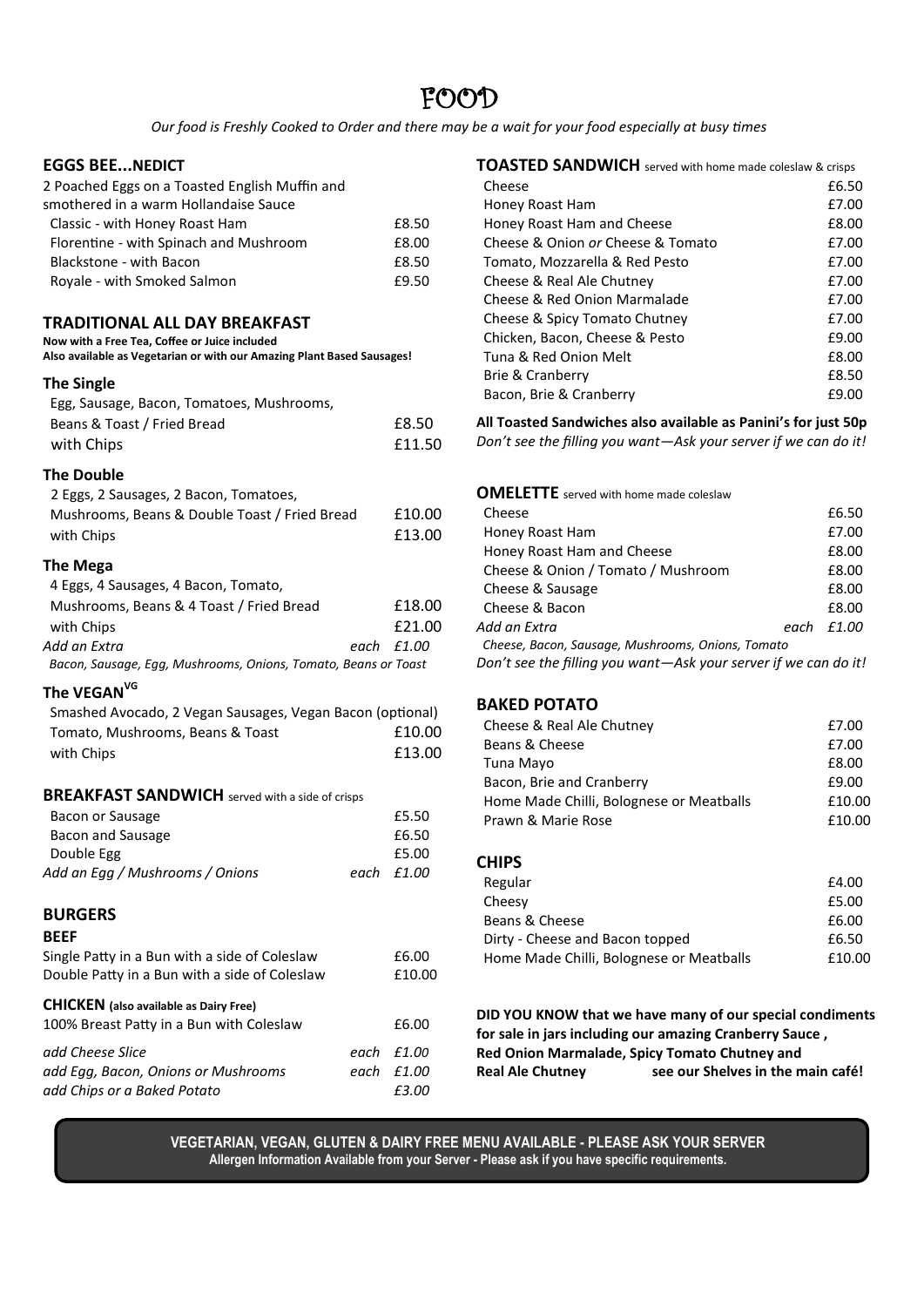## FOOD

*Our food is Freshly Cooked to Order and there may be a wait for your food especially at busy times*

**SANDWICH** served with home made coleslaw & crisps

| Cheese                                                          | £5.00 |  |
|-----------------------------------------------------------------|-------|--|
| Honey Roast Ham                                                 | £5.50 |  |
| Cheese & Real Ale Chutney                                       | £6.00 |  |
| Cheese & Onion                                                  | £6.00 |  |
| Cheese & Tomato                                                 | £6.00 |  |
| Honey Roast Ham & Cheese                                        | £7.00 |  |
| <b>Brie &amp; Cranberry Sauce</b>                               | £7.00 |  |
| Bacon & Cranberry Sauce                                         | £7.00 |  |
| Bacon, Brie & Cranberry Sauce                                   | £8.00 |  |
| Tuna Mayo                                                       | £7.50 |  |
| Chicken, Bacon & Mayo                                           | £8.00 |  |
| Bacon, Lettuce & Tomato                                         | £7.00 |  |
| Prawn & Marie Rose                                              | £8.50 |  |
| Smoked Salmon & Cream Cheese                                    | £9.00 |  |
| Don't see the filling you want—Ask your server if we can do it! |       |  |

## **ON TOAST**

| Smoked Salmon & Scrambled Egg on Toast                                             |      | £9.00 |
|------------------------------------------------------------------------------------|------|-------|
| Smashed Avocado with Poached Eggs on Toast                                         |      | £9.00 |
| 2 Eggs of your choice on Toast                                                     |      | £7.50 |
| Smashed Avocado on Toast                                                           |      | £8.00 |
| <b>Baked Beans on Toast</b>                                                        |      | £6.00 |
| Fried Mushrooms on Toast                                                           |      | £6.00 |
| Cheese & Tomato on Toast                                                           |      | £6.00 |
| Add Bacon / Egg / Mushrooms                                                        | each | £1.00 |
| <b>TOAST</b> with Butter and Jam, Marmalade, Honey,<br>Marmite, Biscoff or Nutella |      | £3.50 |
| <b>TOASTED TEA CAKE</b>                                                            |      |       |
| with Butter                                                                        |      | £2.50 |
| with Butter & Jam                                                                  |      | £3.00 |
| <b>SOUP of the DAY</b>                                                             |      |       |
| Organic Tasty Soup with a Warm Roll                                                |      | £5.00 |

## **HUNGER BUSTER**

| Honey Roast Ham, Beans and Chips<br>2 Eggs, Beans and Chips | £9.50<br>£8.50 |
|-------------------------------------------------------------|----------------|
|                                                             |                |
| <b>MEGA HUNGER BUSTER</b>                                   | £15.00         |

2 Sausages, Honey Roast Ham, 2 Eggs, Beans and Chips

## **AMERICAN PANCAKE STACK of 4**

| Honey or Syrup                                               |  | £7.00 |
|--------------------------------------------------------------|--|-------|
| Syrup & Bacon                                                |  | £8.00 |
| Syrup, Bacon & Scrambled Egg                                 |  | £9.00 |
| Syrup & Blueberries                                          |  | £8.00 |
| Syrup & Nutella                                              |  | £8.00 |
| Syrup & Biscoff                                              |  | £8.00 |
| Syrup, Nutella & Marshmallows                                |  | £8.50 |
| Syrup, Nutella & Chocolate Shavings                          |  | £9.00 |
| Turn any of the above in to a Sharing Plate by adding 2 more |  |       |
| Pancakes for just £3.00                                      |  |       |

### **CREAM TEA**

Plain/Fruit Scone, Jam and Clotted Cream with a Hot Drink *for 1* £7.00 *for 2* £12.00

## **Also available as a SAVOURY TEA**

Cheese scone, Block of Cheese and Real Ale Chutney

# AFTERNOON SPECIAL

### **Full Afternoon High Tea** *per person* **£22.00**

**A Tasty Selection of Finger Sandwiches, Mini Cakes and a Classic or Savoury Cream Tea with a Standard Hot or Cold Drink of your choice.** *Please note: MINIMUM of 2 PEOPLE and MUST be BOOKED 24 Hours in ADVANCE*